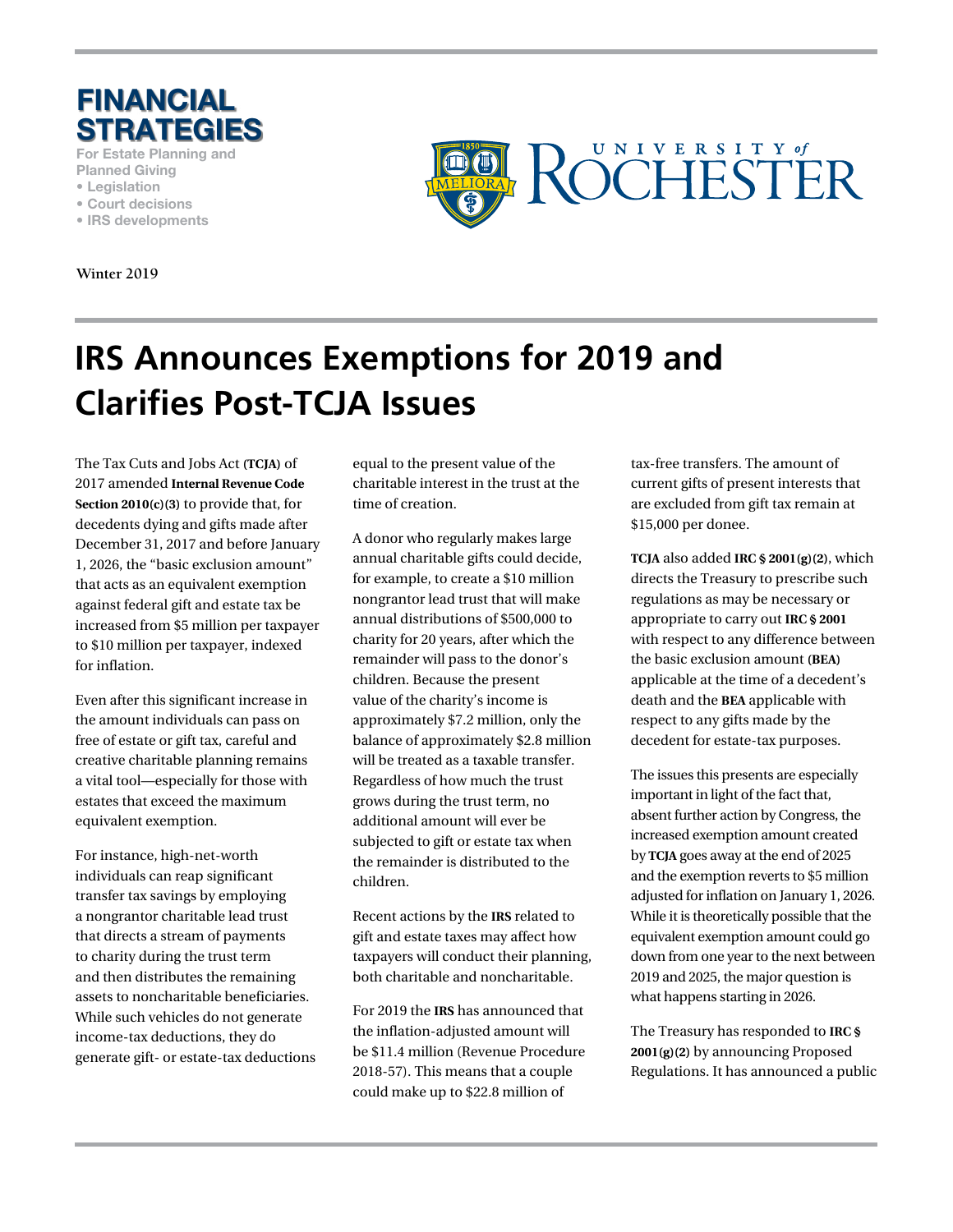hearing on those proposed regulations for March 13, 2019, and set a deadline of February 21, 2019, for receiving comments.

These proposed regulations attempt to address the thorny issues raised by the increase in the equivalent exemption and its subsequent reversion to pre-2018 levels under **TCJA**. The Background section of the proposed regulations discusses several scenarios:

- 1. **Impact of pre-2018 gifts on which gift tax was actually paid on the BEA available. Conclusion:** The increased **BEA** is reduced only by the amount of **BEA** allowable against the pre-2018 gifts, not by the entire amount of the transfer.
- 2. **Impact of pre-2018 gifts on which gift tax was actually paid when a decedent dies during the increased BEA period. Conclusion:** The results are the same as in number 1 above. The increased **BEA** is reduced only by the amount of **BEA** applied to the pre-2018 gift, not the entire transfer.
- 3. **Effect of decrease in BEA on gift tax.** In other words, if the amount of exemption used between 2019 and 2025 is greater than the exemption amount available after 2025, will the excess be deemed to be a taxable transfer? Conclusion: No. According to the language of the proposed regulations, "(T)his would effectively reverse the benefit of the increased **BEA** available for gifts made during the increased **BEA** period."
- 4. **Effect of decrease in BEA on estate tax.** How does a drop in the **BEA** after 2025 affect the estate tax for a decedent who dies after 2025 and who made gifts during life the tax on which was fully or partially sheltered by a **BEA** larger than the amount in effect at the date of death? Conclusion: A literal

reading of the application of **IRC § 2001(b)**, which sets out the steps for calculating estate tax, would subject any amount of the **BEA** in effect at the time of the lifetime transfer that is in excess to the **BEA** in effect at the time of death to federal estate tax.

That, of course, is a huge potential problem. The proposed regulations offer an example of a decedent who made an \$11 million gift in 2018 when the **BEA** was \$10 million and dies in 2026 with a taxable estate of \$4 million when the **BEA** is \$5 million. A literal reading of **IRC § 2001(b)** would lead to a conclusion that the decedent's taxable estate would be \$9 million—the \$4 million the decedent has at the date of death and the \$5 million by which the **BEA** in effect in 2018 exceeded the \$5 million **BEA** in effect in 2026. Estate tax would be \$3,600,000 (40% of \$9 million).

It follows with an even more extreme example in which the facts are the same except the decedent dies with no taxable estate. Even with no taxable estate at death, estate tax would be \$2 million (40% of the \$5 million by which the **BEA** in existence in 2018 exceeds the \$5 million in effect in 2026).

The proposed regulations would address this problem by amending Regs. **§ 20.2010-1** to provide a special rule in these kinds of situations. That rule would, in effect, change the computation of estate tax to allow any amount sheltered from gift tax by some or all of a **BEA** higher than the **BEA** in effect at the date of death to be exempt from estate tax.

It is important to note that the proposed regulations also indicate that only the amount of the increased **BEA** used to shelter gifts during the increased **BEA** period will be available in determining estate tax after 2025. For example, if a taxpayer makes \$9 million of taxable transfers prior to

2026 and, therefore, uses \$9 million of the available \$10 million equivalent exemption, the balance of \$1 million will not carry forward to be used against post-2025 estate tax. **(NOTE: The equivalent exemption amounts noted in the examples above are not adjusted for inflation.)**

## **When a Gift Is Not a Gift**

A recent Tax Court case addresses the intriguing question of when transfer of funds constitutes a gift and when it constitutes taxable income (Felton v Commissioner, T.C. Memo. 2018-168, October 10, 2018).

Members of a St. Paul, Minnesota, church could choose to make their contributions in three different envelopes, each of a different color. According to church policy, contributions in white envelopes were deemed to be contributions for general purposes for the general operation of the church. Those in gold envelopes were for special programs and projects. The church provided reports and receipts to members for funds received in white and gold envelopes and treated them as tax-deductible contributions.

However, if church members wanted to make what they understood to be a nondeductible gift directly to their pastor, Reverend Wayne Felton, they did so in blue envelopes understanding that the contributions would not be recorded as tax-deductible gifts but rather treated as personal gifts to the pastor.

Based on this long-standing process, Reverend Felton did not report any of the gifts earmarked for him in the blue envelopes when he filed his income tax. The **IRS**, however, viewed them differently and wants back taxes and penalties for 2008 and 2009, the years in question in this case. The amounts given in blue envelopes for those years were, respectively, \$258,001 and \$234,826.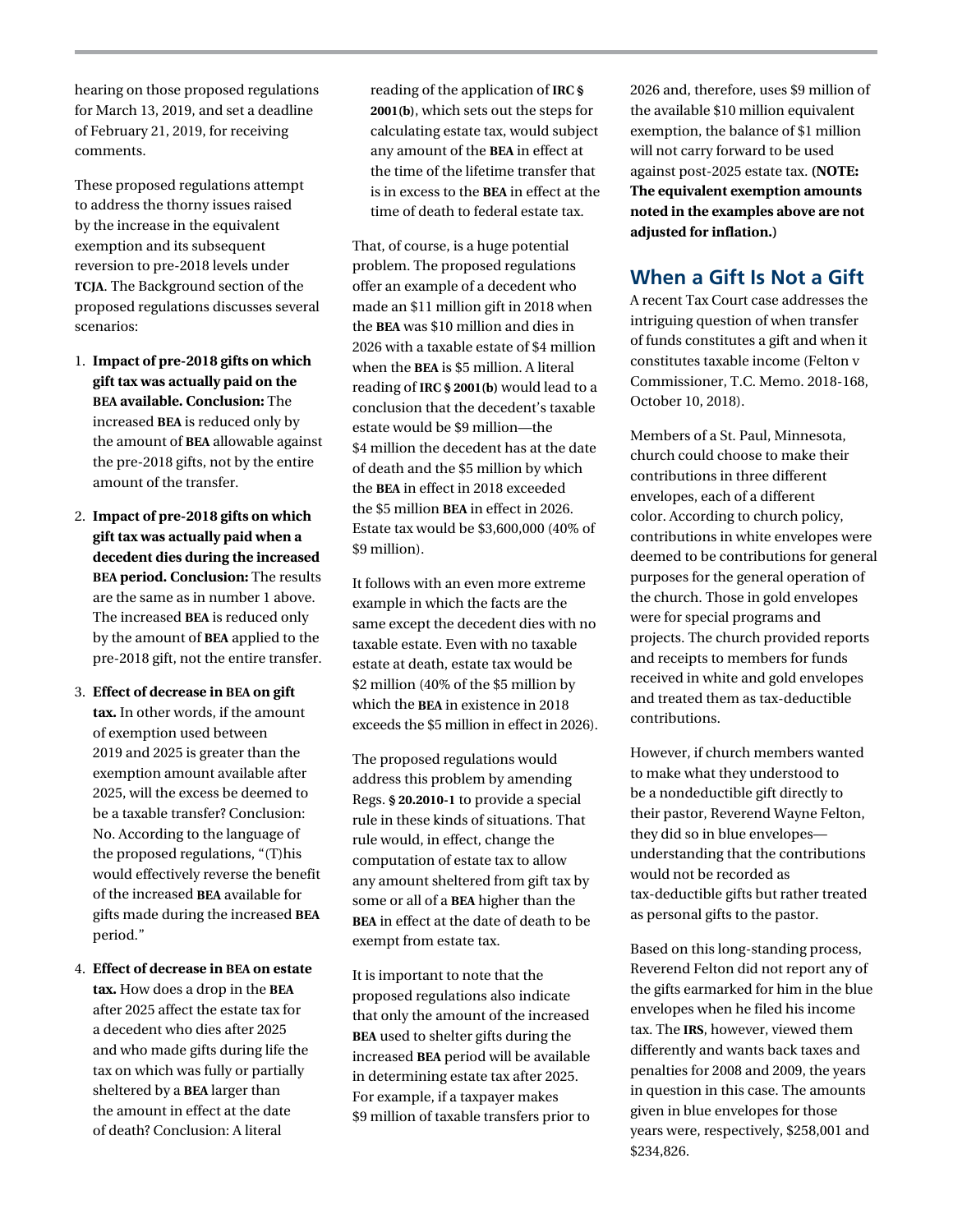The court was personally complimentary of Reverend Felton and his wife for their hard work in serving the church and in planting multiple additional churches around the country and around the world. It noted that he regularly followed the direction and policies of the board and that while the board did budget a salary for him, he did not take it. He did though, take a \$6,500 per month parsonage allowance that Reverend Felton himself classified as a "very, very nice and handsome housing allowance" that was nontaxable to the extent it was used for qualifying housing expenses.

The white envelopes did have a line that could be checked to designate gifts for compensation for Reverend Felton—and which the donors understood to be deductible for themselves—and the Feltons also received funds from a separate counseling business. As such, they reported approximately \$70,000- \$80,000 for taxable compensation each year in 2008 and 2009. However, they also claimed approximately \$50,000 each year for charitable contributions which, along with other deductions and exemptions, resulted in no taxable income.

The court conceded that blue envelopes were not routinely distributed but only given out by ushers when one was requested by a member of the congregation. However, they also concluded that amounts given in those envelopes were intended to provide incentive for Reverend Felton to continue preaching at their church, which would call into question whether the gifts were given in "detached and disinterested generosity."

It also believed receipt of those donations was pursuant to a "routinized, highly structured program." Ironically, the court opined that the very existence of the blue envelope system itself was evidence of such a structured program. This weighed against finding the contributions to be gifts as opposed to taxable compensation.

In addition, the Court determined that the fact that Reverend Felton did not receive a separate salary from the church supported a conclusion that the "gifts" in the blue envelopes really were intended to be his primary compensation, notwithstanding the extremely generous nature of his parsonage allowance. Accordingly, the Court upheld the **IRS's** claim for underpayment of taxes and also upheld the application of penalties for failure to timely file and for accuracyrelated penalties.

## **IRS: Advertising Income Is Not UBTI**

Many charitable organizations publish journals, yearbooks, and various other publications in the course of and in pursuit of their exempt purposes. Occasionally such publications contain advertisements, a fact that reasonably raises the question, "When does receipt of advertising revenue constitute unrelated business activity giving rise to unrelated business taxable income?"

The IRS addresses such a situation in a recent Technical Advice Memorandum (**TAM** 201837014).

The charity in question publishes a scholarly journal. It has contracted with a company to publish the journal. The agreement provides that the charity will cover all expenses of gathering and preparing editorial materials in the journal and also provides that the publisher will pay an annual stipend for salaries and expenses of the journal's editorial office and expenses for the annual editorial board meeting.

Beyond that, the publisher will "publish, produce, sell, distribute,

and internationally promote the Journal at its own expense" and will be responsible for fulfilling subscription orders. In essence, this allows the charity to be able to have a journal at little or no expense to the organization.

This raises the question of what is in it for the publisher? The publisher also has the sole responsibility for selling advertising space in the journal at rates determined in the publisher's sole discretion, with the charity reserving only the right to ensure the advertisements meet its reasonable advertising standards. Subject to a few minor provisions, the publisher retains the revenue from the sale of advertisements.

The agreement does call for payment of "earned royalties" to the charity based on a percentage of "revenues," but advertising revenues are specifically excluded from the definition of "revenues" for this purpose. Presumably, the majority of revenues would come in the form of subscriptions for the magazine.

In analyzing the case, the **IRS** turned to **IRC § 512(a)** for definition of the term "unrelated business taxable income." A key element of that definition is a requirement that the activity generating the revenue be "regularly carried on" by the entity.

The memorandum also noted that Regs. **§ 1.513-1(b)** provides that activities of soliciting, selling, and publishing commercial advertising do not lose identity as a trade or business even though the advertising is published in an exempt organization periodical that contains editorial matter related to the exempt purpose of the organization.

That turned the focus clearly on whether or not the charity was regularly involved in the business of selling advertising. After citing